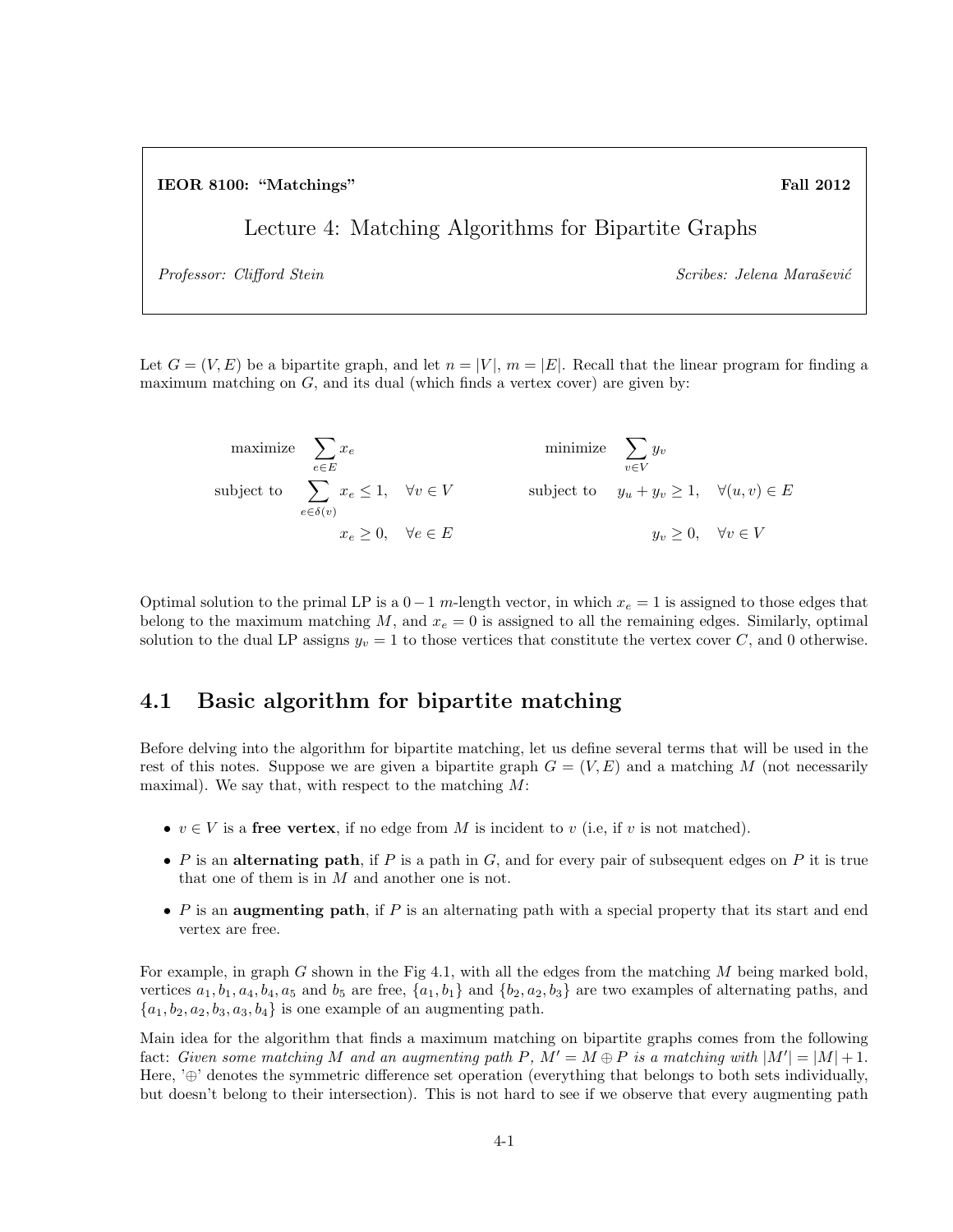

Figure 4.1: A matching on a bipartite graph.

P, as it is alternating and it starts and ends with a free vertex, must be odd length and must have one edge more in its subset of unmatched edges  $(P\backslash M)$  than in its subset of matched edges  $(P\cap M)$ . For example, on a graph shown in Fig. 4.1, a better matching can be obtained by taking red edges instead of bold edges. In this example,  $P$  is given by red and bold edges, and operation of replacing the old matching  $M$  by a new one  $M' = M \oplus P$  is called the **augmentation** over path P.

At this point the idea for finding a maximum matching becomes apparent–start with any matching in G (including the empty one), and repeatedly find an augmenting path (if there exists one) and augment over it, until there are no augmenting paths left. To argue that this approach is correct, we must prove the following theorem:

**Theorem 4.1** For a given bipartite graph  $G$ , a matching  $M$  is maximum if and only if  $G$  has no augmenting paths with respect to M.

**Proof:**  $(\Rightarrow)$  We prove this by contrapositive, i.e., by showing that if G has an augmenting path, then M is not a maximum matching. But this holds true due to the fact we argued above, as if there is some augmenting path P, we can take  $M' = M \oplus P$  and obtain a matching of size  $|M| + 1$ , so M cannot be a maximum matching.

 $(\Leftarrow)$ We prove this part also by contrapositive, starting with the assumption that M is a non-maximum matching, and then showing that this implies the existence of some augmenting path. Let  $M^*$  denote some maximum matching in G. Observe the symmetric difference between M and  $M^*$ , namely,  $Q = M \oplus M^*$ . As both M and M<sup>∗</sup> are matchings, each vertex in Q can have degree not greater than 2, because it can be adjacent to at most one edge from each matching. If a vertex has degree equal to 2, then it is adjacent to one edge from  $M$  and one edge from  $M^*$ . Therefore, all the cycles and paths are alternating (note that cycles can only be even-length). Now notice that as  $|M^*| > |M|$  and  $Q = M^* \oplus M = (M^* \cup M) \setminus (M^* \cap M)$ , it is also true that  $|Q \cap M^*| > |Q \cap M|$ , meaning that the graph induced on G by Q must have objects that contribute more to  $M^*$  than to M. As we decomposed our graph into even-length cycles and paths, those objects can only be odd-length paths that start and end with edges from  $M^*$ . Therefore, there must be at least one alternating path, starting and ending with an edge from M<sup>∗</sup> . But this type of path is an augmenting path in  $G$  with respect to the matching  $M$ , which closes our proof.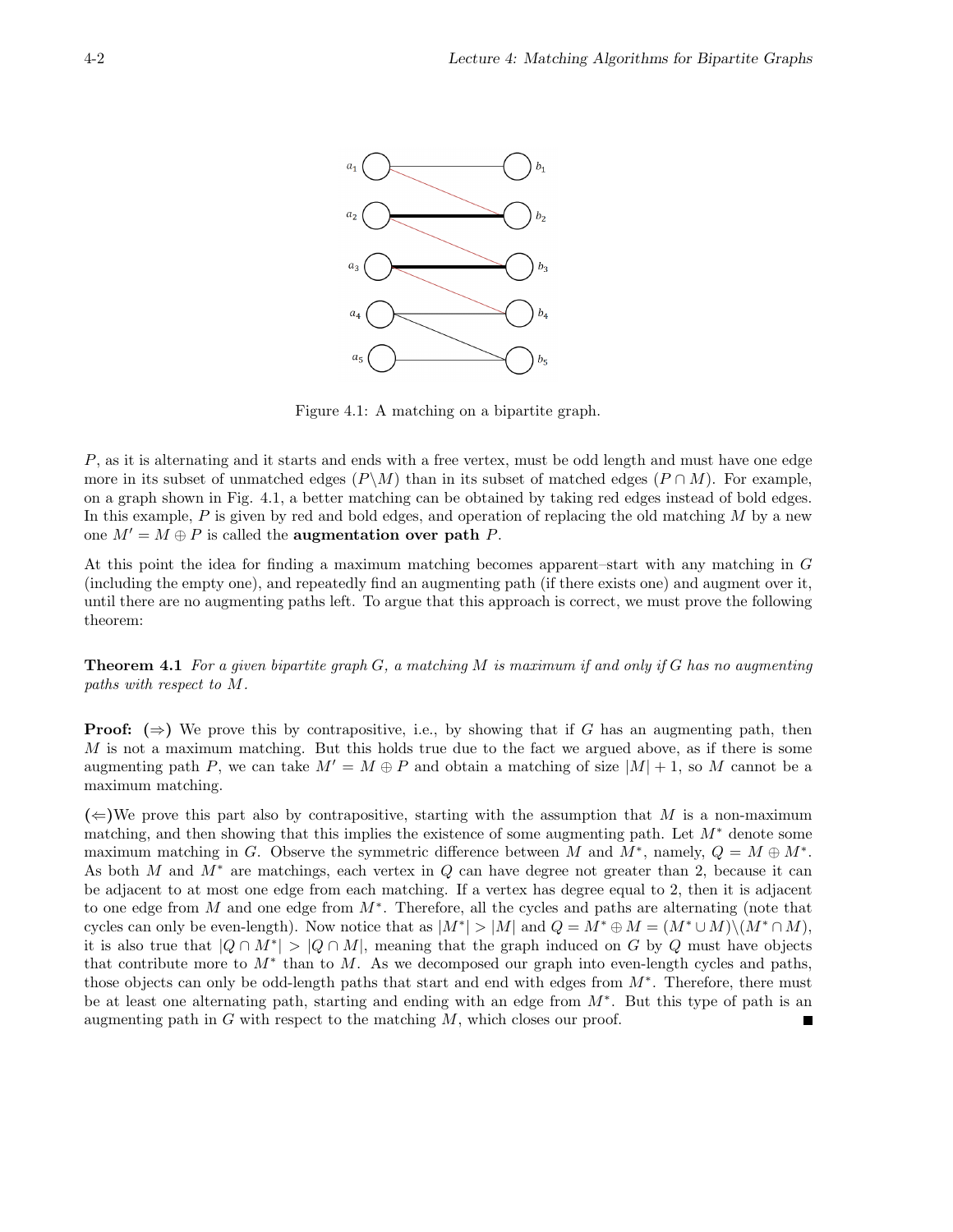Pseudocode for bipartite matching can now be written as:

```
BIPARTITE-MATCHING(G)M = \emptysetrepeat
P = (A \cup \text{CHAPTERTING-PATH}(G, M))M = M \oplus PuntilP=\emptyset
```
The question that has still remained unanswered is how to find augmenting paths. Before answering it, let us introduce some additional notation that will be used throughout. Split the set of vertices V into sets  $A$ and B, such that:  $A \cup B = V$ ,  $A \cap B = \emptyset$  and  $\forall e = (u, v) \in E : u \in A \Leftrightarrow v \in B$ , that is, A and B are "left" and "right" set of vertices of a bipartite graph G.



Figure 4.2: Finding an augmenting path.

Direct all edges in  $G$ , taking direction from  $A$  to  $B$  for all unmatched edges, and from  $B$  to  $A$  for all matched edges. Now all the directed paths in  $G$  are alternating, and a free vertex in  $B$  can be reached from a free vertex in A only via augmenting path. These paths can be found by performing a bread-first-search (BFS) on a modified graph that adds a source vertex  $s$ , a sink vertex  $t$ , and directed edges between s and free vertices in A, as well as directed edges between free vertices in B and t, as in Fig. 4.2. BFS runs in  $O(m)$ time, which yields a total running time of  $O(mn)$  for BIPARTITE-MATCHING, as matching can be of size at most  $\frac{n}{2} = O(n)$ .

AUGMENTING-PATH $(G, M)$ Direct unmatched edges  $A \rightarrow B$ , matched  $B \rightarrow A$ Add  $s, t$  and connect them to free vertices in  $A$  and  $B$ , respectively Run BFS on  $G$  and return a shortest path  $P$  from  $s$  to  $t$ return  $P \setminus \{s, t\}$ 

## 4.2 Vertex cover

Having solved maximum bipartite matching, next interesting problem would be to find its dual, a vertex cover, from it. It turns that this is possible to do in an efficient manner, and pseudocode below describes the algorithm for finding it.